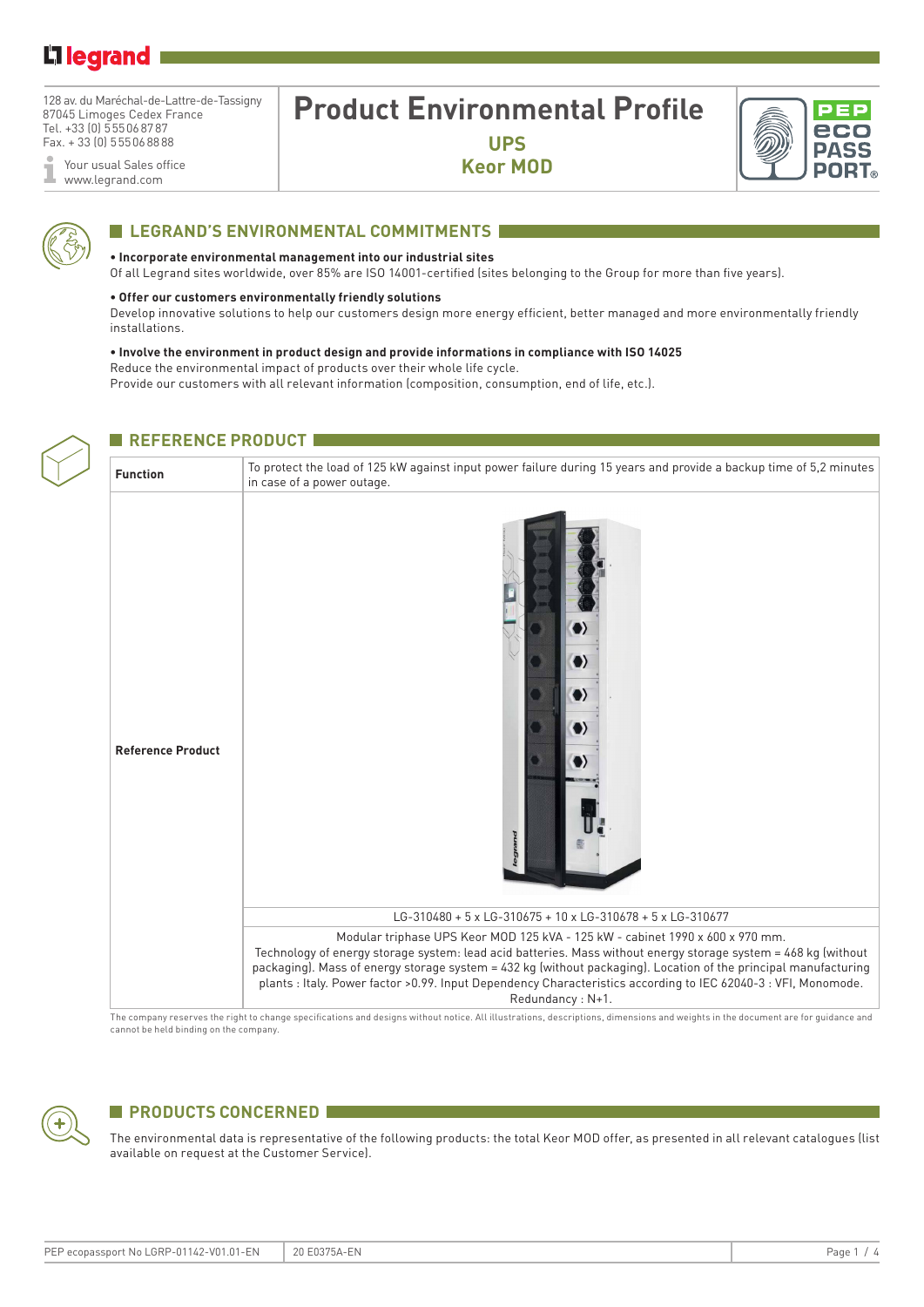128 av. du Maréchal-de-Lattre-de-Tassigny 87045 Limoges Cedex France Tel. +33 (0) 555068787 Fax. + 33 (0) 555068888

Your usual Sales office I www.legrand.com

### **Product Environmental Profile UPS**

**Keor MOD**





#### **CONSTITUENT MATERIALS**

This Reference Product contains no substances prohibited by the regulations applicable at the time of its introduction to the market. It respects the restrictions on use of hazardous substances as defined in the RoHS directive 2011/65/EU and its delegated directive 2015/863/EU.

| <b>Total weight of</b><br><b>Reference Product</b> |         | 997 Kg (all packaging included) |          |                          |        |  |
|----------------------------------------------------|---------|---------------------------------|----------|--------------------------|--------|--|
| Plastics as % of weight                            |         | Metals as % of weight           |          | Others as % of weight    |        |  |
| Thermoset                                          | $0.4\%$ | Steel                           | 35,3%    | Batteries / accumulators | 42,8%  |  |
| Polycarbonate                                      | $0.3\%$ | Aluminium                       | 2.7%     | Electronic cardboards    | 5.9%   |  |
| ABS                                                | $0.3\%$ | Copper alloys                   | $0.4 \%$ | Cables / electric wires  | 1,1%   |  |
| <b>PVC</b>                                         | $0.2\%$ | 0.2%<br>Other metals            |          |                          |        |  |
| Polyamide                                          | 0.2%    |                                 |          |                          |        |  |
| Other plastics                                     | 0.2%    |                                 |          |                          |        |  |
|                                                    |         | Packaging                       |          |                          |        |  |
| Polyethylene (LDPE)                                | 0.2%    |                                 |          | Paper / cardboard        | 5,0%   |  |
|                                                    |         |                                 |          | Wood                     | 4.8%   |  |
| <b>Total plastics</b>                              | 1,8%    | <b>Total metals</b>             | 38,6 %   | <b>Total others</b>      | 59,6 % |  |

Estimated recycled material content: 43 % by mass.



#### **MANUFACTURE**

This Reference Product comes from sites that have received ISO14001 certification.



#### **N** DISTRIBUTION

Products are distributed from logistics centres located with a view to optimize transport efficiency. The Reference Product is therefore transported over an average distance of 780 km by road from our warehouse to the local point of distribution into the European market. Packaging is compliant with european directive 2004/12/EU concerning packaging and packaging waste. At their end of life, its recyclability rate is 96 % (in % of packaging weight).



#### **N** INSTALLATION

For the installation of the product, only standard tools are needed.



#### **N** USE **1**

Average energy efficency of the product: 96,2 %. Under normal conditions of use, this product requires maintenance. In particular these are the components considered to be substituted during 15 years:

- DC and AC capacitors of filtering and related PCBs (2 times);
- Fans (3 times);
- Power supply PCBs (2 times);
- Batteries (2 times).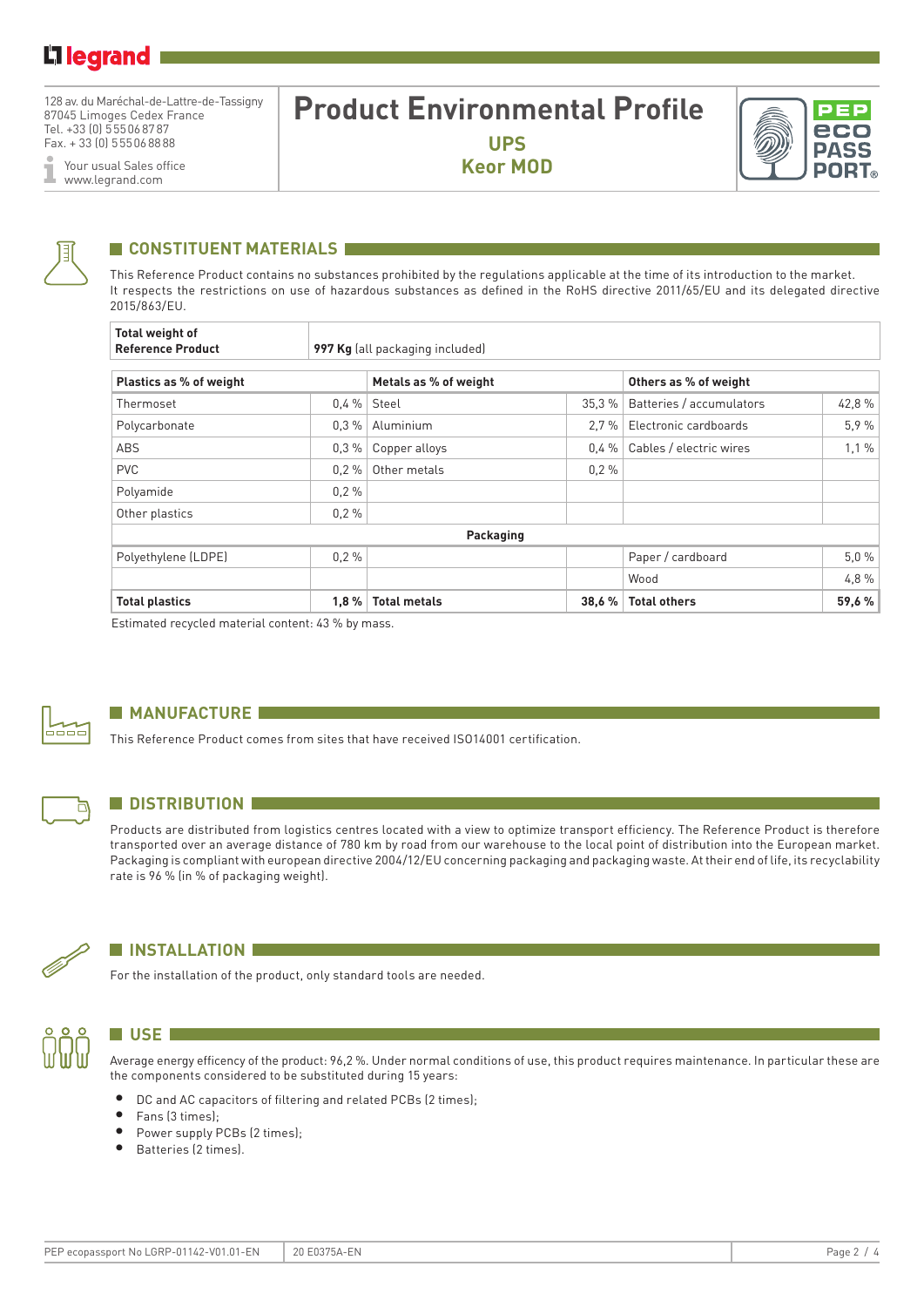128 av. du Maréchal-de-Lattre-de-Tassigny 87045 Limoges Cedex France Tel. +33 (0) 555068787 Fax. + 33 (0) 555068888

Your usual Sales office ī www.legrand.com

### **Product Environmental Profile UPS**

**Keor MOD**





#### **END OF LIFE**

The product end-of-life factors are taken into account during the design phase. Dismantling and sorting of components or materials is made as easy as possible with a view to recycling or failing that, another form of reuse. This product falls within the scope of the WEEE directive (2012/19/EU). Therefore it must be processed through local WEEE recycling/recovery channels.

#### **• Elements to process specifically:**

In accordance with the requirements of this Directive, the following components must be removed and sent to specific channels for processing which comply with the WEEE Directive 2012/19/EU:

- electronic cards more than  $10 \text{ cm}^2$  : 59112 g
- $-$  LCD screen more than 100 cm<sup>2</sup> : 128 g
- lead acid batteries: 432000 g

#### **• Extended producer responsability:**

The sale of this product is subject to a contribution to eco-organisations in each country responsible for managing end-of-life products in the field of application of the European Waste Electronic and Electrical Equipment Directive.

#### **• Recyclability rate:**

Calculated using the method described in technical report IEC/TR 62635, the recyclability rate of the product is estimated at 74 %. This value is based on data collected from a technological channel operating on an industrial basis. It does not pre-validate the effective use of this channel for the end of life of this product.

Separated into:

|  | - plastic materials (excluding packaging) | $: 1 \%$ |
|--|-------------------------------------------|----------|
|--|-------------------------------------------|----------|

- metal materials (excluding packaging) : 39 %
- other materials (excluding packaging) : 25 %
- packaging (all types of materials) : 9 %



#### **ENVIRONMENTAL IMPACTS**

The evaluation of environmental impacts examines the stages of the Reference Product life cycle: manufacturing, distribution, installation, use and end-of-life. It is representative from products marketed and used in Europe, in compliance with the local current standards.

For each phase, the following modelling elements were taken in account:

| Manufacture                   | Materials and components of the product, all transport for the manufacturing, the packaging and the waste generated<br>by the manufacturing.                                                                                                                                                                                                                                                                   |
|-------------------------------|----------------------------------------------------------------------------------------------------------------------------------------------------------------------------------------------------------------------------------------------------------------------------------------------------------------------------------------------------------------------------------------------------------------|
| <b>Distribution</b>           | Transport between the last Group distribution centre and an average delivery point in the sales area.                                                                                                                                                                                                                                                                                                          |
| <b>Installation</b>           | The end of life of the packaging.                                                                                                                                                                                                                                                                                                                                                                              |
| Use                           | • Product category: «PSR-0010-ed1.1-EN-2015 10 16 - UPS»<br>• Use scenario: consumption of 316181 kW during the 15 years working life due to an average energy efficency of 96,2<br>%. The substitution of the maintenance components as indicated in the Use paragraph. This modelling duration does<br>not constitute a minimum durabilty requirement.<br>• Energy model: Electricity Mix, Europe 27 - 2008. |
| End of life                   | The default end of life scenario maximizing the impacts.                                                                                                                                                                                                                                                                                                                                                       |
| Software and<br>database used | EIME V5 and its database «CODDE-2018-11»                                                                                                                                                                                                                                                                                                                                                                       |